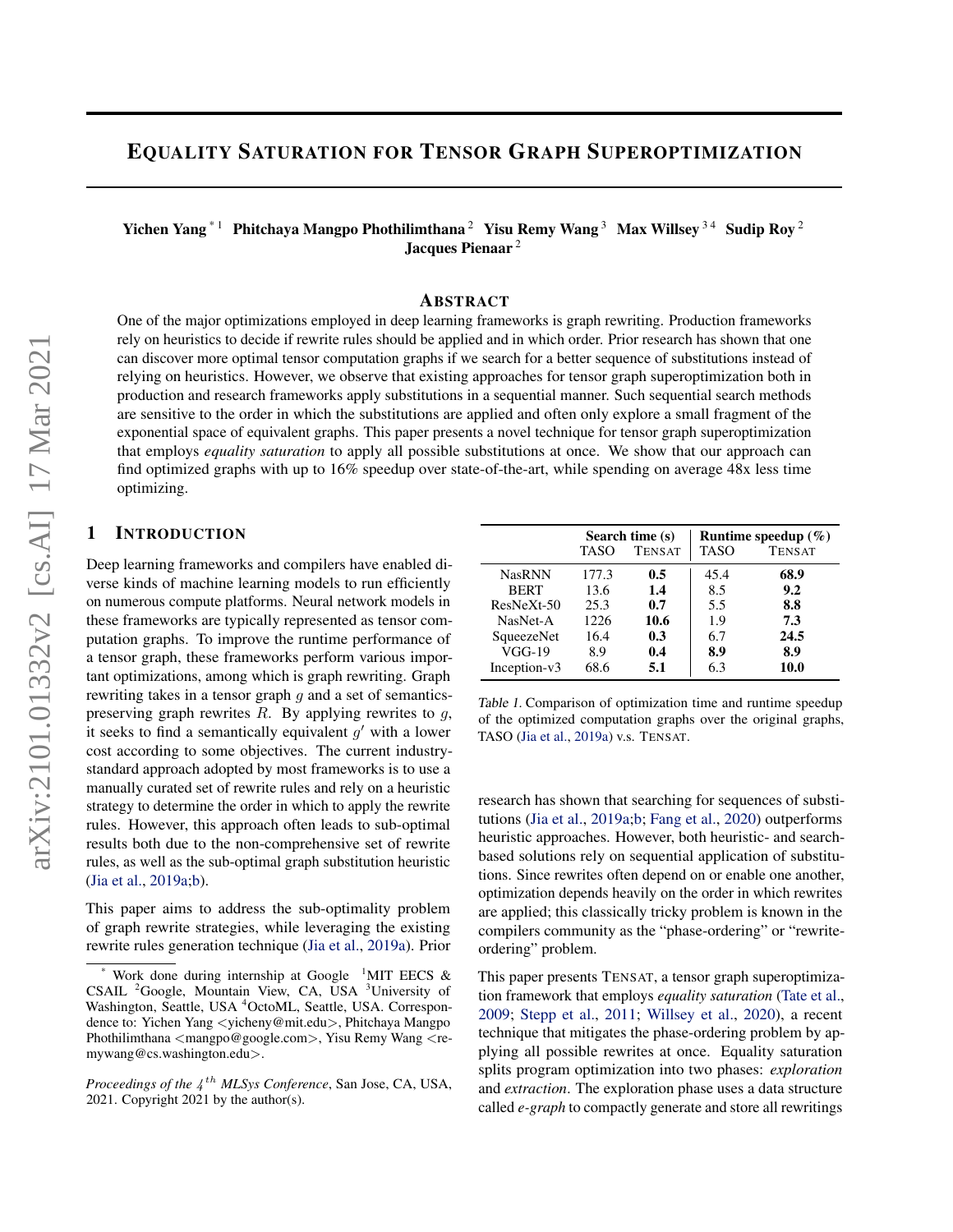of the input program. The exploration can continue until *saturation*, where the e-graph stores all possible ways to write the input program using a given set of rewrites. Finally, the extraction phase selects from the e-graph the equivalent program with the lowest cost according to a given cost model. The compact representation of the exponentially large search space using e-graphs enables extraction algorithms to find the globally optimal equivalent program quickly.

Applying equality saturation to tensor graph rewriting requires non-trivial extensions in both the exploration and extraction phases. We extend the exploration phase to support complex, non-local rewrite rules that are necessary to produce highly efficient tensor graphs. Additionally, we introduce a novel method to filter out invalid subgraphs from an e-graph, which enables our extraction procedure based on Integer Linear Programming (ILP) to quickly find the optimal solution.

We evaluated TENSAT on a number of well-known machine learning models executing on a  $GPU<sup>1</sup>$ . As highlighted in Table [1,](#page-0-0) TENSAT can synthesize optimized graphs that are up to 16% faster in runtime than state-of-the-art [\(Jia et al.,](#page-10-0) [2019a\)](#page-10-0) (up to 68.9% faster than the unoptimized graph), while reducing the optimization time by up to 300x. By having the e-graph compactly representing an exponential number of equivalent graphs, TENSAT is able to cover a larger search space more efficiently than the sequential search methods. As a result, our search approach is both extremely effective and fast enough to be used as part of a normal compilation flow.

## 2 EQUALITY SATURATION BACKGROUND

Term rewriting is a time-tested approach to program optimizations. TENSAT employs *equality saturation*, a recent technique that provides a search-based approach to term rewriting that can avoid problems encountered by the traditional approach.

### 2.1 Term Rewriting

In the term rewriting paradigm, the input to the optimizer is an initial program expression (term) e and a set of rewrite rules R. Each *rewrite* in R takes the form  $l \rightarrow r$ , where l and r are both *patterns* – terms from the program grammar with placeholder variables. Each rewrite rule states the semantic equivalence between l and r. To apply a rewrite  $l \rightarrow r$  to e, the optimizer searches for the pattern  $l$  in  $e$ , yielding a list of *matches*, where a match  $\sigma$  maps variables in l to subterms of e. The matches can then be applied to the right-hand side, denoted  $r[\sigma]$ , to produce the subterms to be replaced in e.

**Example** Let  $e = (a \times 2)/2$  and the rewrite  $l \rightarrow r$  be  $x \times 2 \rightarrow x \ll 1$ . To apply  $l \rightarrow r$  to e, the optimizer first searches for l in e, yielding a single match  $\sigma = \{x \mapsto a\}.$ Then, the term  $r[\sigma] = a \ll 1$  replaces the matched subterm in e, giving the final result:  $(a \ll 1)/2$ .

As the above example suggests, term rewriting for optimization suffers from the problem of choice: applying the wrong rewrite at the wrong time can "hide" optimizations from other rewrites. In our example, the classical strength reduction  $x \times 2 \rightarrow x \ll 1$  is beneficial in some contexts, but in this case will prevent the ultimate goal of rewriting  $(a \times 2)/2$  to a. The problem stems from the fact the term rewriting is typically destructive; i.e., applying a rewrite "forgets" the initial term.

#### 2.2 E-graphs

An *e-graph* is a data structure originally devised for use in theorem provers [\(Nelson,](#page-10-0) [1980;](#page-10-0) [Detlefs et al.,](#page-10-0) [2005\)](#page-10-0) that compactly encodes an equivalence relation over many terms. An e-graph is a set of equivalence classes (*e-classes*), each of which is a set of equivalent *e-nodes*. An e-node is an operator from the language paired with a list of children e-classes. An e-graph *represents* the terms that can be seen by choosing a representative e-node for each e-class. More formally,

- An e-graph represents a term if any of its e-classes do.
- An e-class represents a term if any of its equivalent e-nodes do. All terms represented by an e-class are equivalent.
- An e-node  $f(c_1, ..., c_n)$  represents a term  $f(t_1, ..., t_n)$ if each e-class  $c_i$  represents  $t_i$ . A childless e-node  $a$ represents a constant term a.

[Figure 1](#page-2-0) shows an e-graph that represents the term  $(a \times 2)/2$ . The e-class containing the division e-node is called the *root* e-class since it represents our initial term. [Figure 1](#page-2-0) also demonstrates how e-graphs can support rewriting. Similar to traditional term rewriting, applying a rewrite  $l \rightarrow r$  to an e-graphs first entails searching for instances of the left-hand pattern l. This yields matches, but now each match  $\sigma$  maps pattern variables to e-classes instead of subterms. Then  $r[\sigma]$ is added to the matched e-class, only adding information to the e-graph, instead of destructively replacing the term. Applying the rule  $x \times 2 \rightarrow x \ll 1$  in [Figure 1](#page-2-0) only adds information (white e-nodes on the right).

## 2.3 Equality Saturation

A recent technique called *equality saturation* [\(Tate et al.,](#page-11-0) [2009;](#page-11-0) [Stepp et al.,](#page-11-0) [2011;](#page-11-0) [Willsey et al.,](#page-11-0) [2020\)](#page-11-0) mitigates the rewrite-choice problem by allowing rewrites to be applied simultaneously. Naïvely generating all possible rewritings

<sup>1</sup>Code is available at: [https://github.com/uwplse/](https://github.com/uwplse/tensat) [tensat](https://github.com/uwplse/tensat)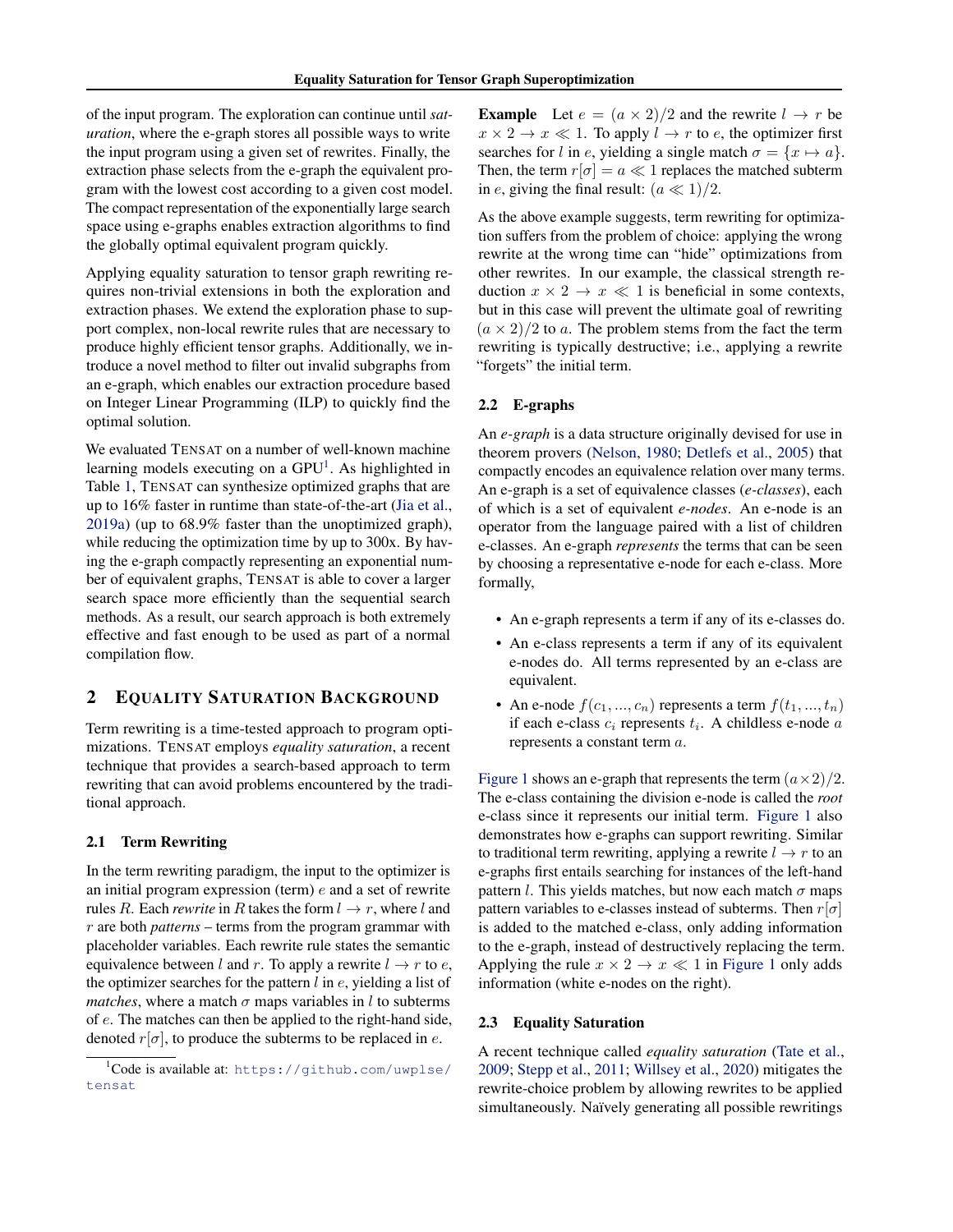<span id="page-2-0"></span>

Figure 1. Left: An e-graph representing the term  $(a \times 2)/2$ . Dotted boxes show e-classes, and arrows connect e-nodes to their e-class children. *Right:* The e-graph after applying the rewrite  $x \times 2 \rightarrow$  $x \ll 1$ . Only a few e-nodes were added (highlighted in white), and the result represents both the initial and rewritten terms.

of a term would require exponential space and time, so equality saturation uses e-graphs to efficiently represent the massive space of equivalent terms.

Equality saturation takes in a term to optimize and a set of rewrites. First, an initial e-graph is created from the input term. Then, the rewrites are applied until either *saturation* is reached, meaning the rewrites added no new information to the e-graph, or until a specified timeout. The resulting e-graph encodes an equivalence relation over a large set of terms, all of which were built by applying rewrites to the initial term. Finally, a procedure called *extraction* selects the best represented term from the root e-class according to a user-provided cost function. Extraction procedures can vary in their speed and the cost functions they support; both simple greedy algorithms [\(Panchekha et al.,](#page-10-0) [2015\)](#page-10-0) and more complex ILP-powered solutions [\(Tate et al.,](#page-11-0) [2009;](#page-11-0) [Wang et al.,](#page-11-0) [2020\)](#page-11-0) have been used. The extracted term is guaranteed (if the rewrites themselves are sound) to be equivalent to the input term, and is thus returned as the optimized program.

Equality saturation effectively breaks down optimization into two phases: the *exploration* phase grows an e-graph by applying rewrites, and then the *extraction* phase selects the best term from the search space. This decomposition avoids the rule choice problem in conventional term rewriting; instead of having to choose which rewrite to apply to end up at the best term, the algorithm first generates *all* rewritten terms, leaving the choice of which term to select to the extraction procedure.

Equality saturation can handle rules that could lead to nontermination in other rewriting settings, such as  $x+y \rightarrow y+x$ and  $a \to a \times 1$ . These rules may not be useful on their own, but applying them may allow other, more useful rewrites to fire. Equality saturation allows fewer, smaller rules to compose to prove large equalities, where other rewriting systems have to use many larger, similar rewrite rules to avoid problematic, non-terminating rewrites.

Equality saturation can also prove things that directed rewriting could not, even with an oracle to choose the correct rewrite at the correct time. Consider the two rewrites  $f(a, b) \rightarrow c$  and  $a \rightarrow b$ , and let the input term be  $f(b, a)$ . Directed rewriting could only rewrite the term to  $f(b, b)$ , but applying  $a \rightarrow b$  in a e-graph would prove that  $f(a, b) = f(b, a) = f(a, a) = f(b, b)$ , i.e., those would all be represented in the same e-class. Once the first rewrite is applied,  $c$  would also be added to the e-class. While contrived, this example demonstrates that rewriting with egraphs can give strictly more proving power; in other words, if equality saturation can rewrite  $e$  to  $e'$  with ruleset  $R$ , there may not be a way to do the same with  $R$  using traditional rewriting.

## 3 TENSAT'S REPRESENTATIONS

This section describes how TENSAT represents tensor computation graphs and rewrite rules.

#### 3.1 Representing Tensor Computation Graphs

We use a representation based on the one in TASO [\(Jia et al.,](#page-10-0) [2019a\)](#page-10-0), with modifications to make it suitable for equality saturation. Table [2](#page-3-0) shows the set of operators we consider. Each operator  $o_i$  corresponds to a node  $n_i$  in the graph; the node represents the output tensor of the operator. The nodes corresponding to the inputs of  $o_i$  are the children nodes of  $n_i$ . Each tensor computation graph is a DAG under this representation.

The formulations in equality saturation becomes simpler if a graph is single-rooted. Therefore, we combine all the final output nodes of a graph with *noop*s to make the graph singlerooted. The noop nodes do not have any actual operators associated with them, and they will not be altered during the exploration phase, so there is no side effects.

#### 3.2 Representing Rewrite Rules

A rewrite rule for tensor computation graph specifies that some local subgraph pattern (*source pattern*) is equivalent to another subgraph pattern (*target pattern*). The input tensors to the source and target patterns are *variable nodes*, which can be substituted with any concrete nodes (or e-class in equality saturation) in the current graph. Each output tensor in the source pattern corresponds to an output tensor in the target pattern. The two corresponding output nodes are called a pair of *matched outputs*. A rewrite rule states the equivalence between each pair of matched outputs.

We represent each source (and target) pattern using symbolic expressions (S-exprs) with variables. Patterns with a single output is represented with an S-expr rooted on the output. Rewrite rules with such patterns are called *single-pattern rewrite rules*. Patterns with multiple outputs are represented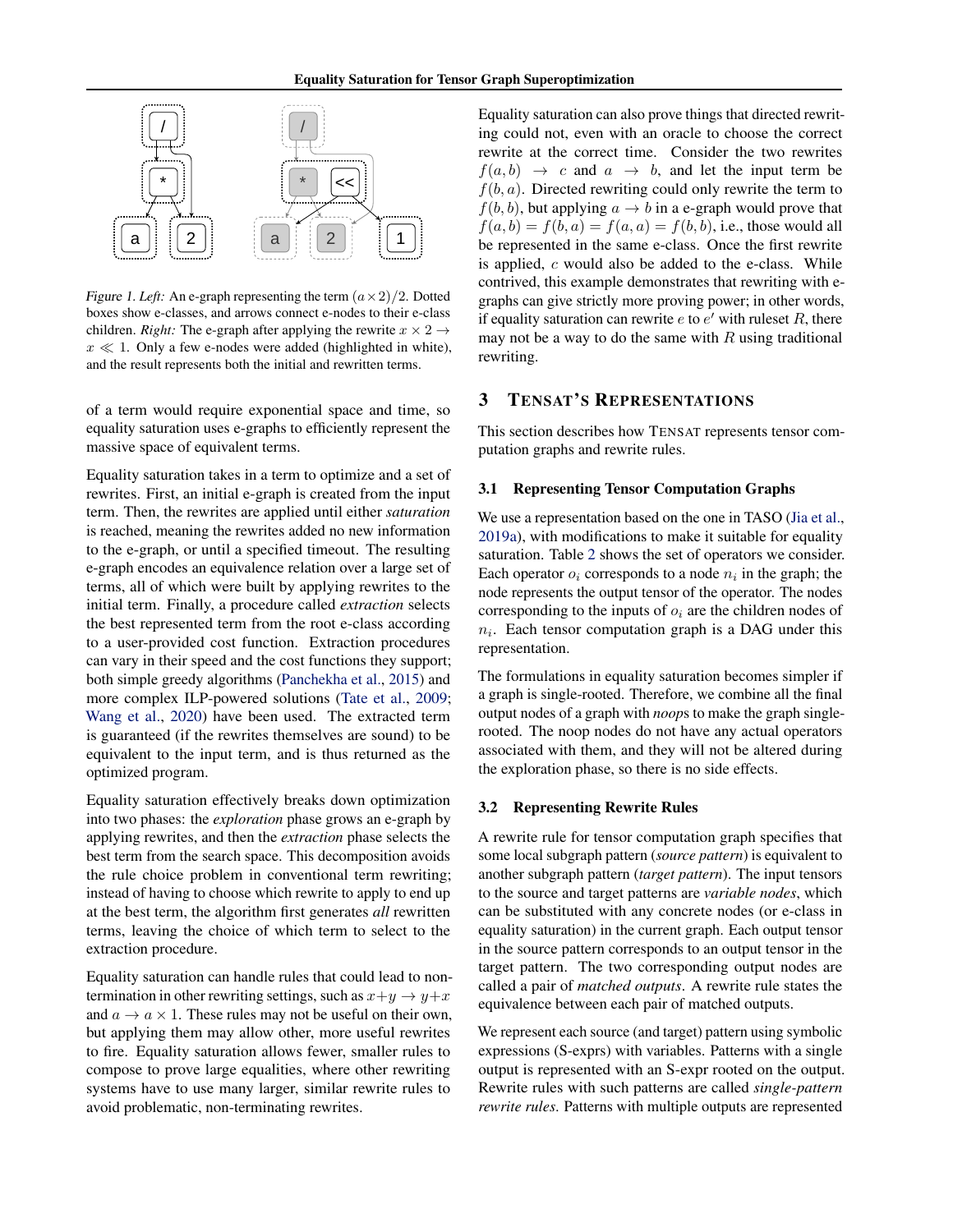<span id="page-3-0"></span>Table 2. Operators supported by TENSAT. There are four types for the nodes in our representation: tensor type (T), string type (S), integer type (N), and tensor tuple type (TT). The integer type is used to represent parameters of the operators, such as stride, axis, and also padding and activation modes (by representing different modes using different integers). The more complex, variable-length parameters (e.g. shape, axes permutation) are represented using the string type according to the specified formats.

| Operator                   | <b>Description</b><br>Inputs        |                                                                                                   | Type signature                        |
|----------------------------|-------------------------------------|---------------------------------------------------------------------------------------------------|---------------------------------------|
| ewadd                      | Element-wise addition               | input <sub>1</sub> , input <sub>2</sub>                                                           | $(T, T) \rightarrow T$                |
| ewmul                      | Element-wise multiplication         | $input_1$ , input <sub>2</sub>                                                                    | $(T, T) \rightarrow T$                |
| matmul                     | Matrix multiplication               | activation, input <sub>1</sub> , input <sub>2</sub>                                               | $(N, T, T) \rightarrow T$             |
| conv $a$                   | Grouped convolution                 | stride <sub>h</sub> , stride <sub>w</sub> , pad., act., input, weight                             | $(N, N, N, N, T, T) \rightarrow T$    |
| relu                       | Relu activation                     | input                                                                                             | $T \rightarrow T$                     |
| tanh                       | Tanh activation                     | input                                                                                             | $T \rightarrow T$                     |
| sigmoid                    | Sigmoid activation                  | input                                                                                             | $T \rightarrow T$                     |
| poolmax                    | Max pooling                         | input, kernel <sub>{<math>h, w</math>}</sub> , stride <sub>{<math>h, w</math>}</sub> , pad., act. | $(T, N, N, N, N, N, N) \rightarrow T$ |
| poolavg                    | Average pooling                     | input, kernel <sub>{h,w}</sub> , stride <sub>{h,w}</sub> , pad., act.                             | $(T, N, N, N, N, N, N) \rightarrow T$ |
| transpose $b$              | Transpose                           | input, permutation                                                                                | $(T, S) \rightarrow T$                |
| enlarge $\degree$          | Pad a convolution kernel with zeros | input, ref-input                                                                                  | $(T, T) \rightarrow T$                |
| concat <sub>n</sub> $^{d}$ | Concatenate                         | axis, input <sub>1</sub> , , input <sub>n</sub>                                                   | $(N, T, \ldots, T) \rightarrow T$     |
| split $e$                  | Split a tensor into two             | axis, input                                                                                       | $(N, T) \rightarrow TT$               |
| $split_0$                  | Get the first output from split     | input                                                                                             | $TT \rightarrow T$                    |
| $split_1$                  | Get the second output from split    | input                                                                                             | $TT \rightarrow T$                    |
| merge $^{\prime}$          | Update weight to merge grouped conv | weight, count                                                                                     | $(T, N) \rightarrow T$                |
| reshape $g$                | Reshape tensor                      | input, shape                                                                                      | $(T, S) \rightarrow T$                |
| input                      | Input tensor                        | identifier $h$                                                                                    | $S \rightarrow T$                     |
| weight                     | Weight tensor                       | identifier $h$                                                                                    | $S \rightarrow T$                     |
| noop $^i$                  | Combine the outputs of the graph    | input <sub>1</sub> , input <sub>2</sub>                                                           | $(T, T) \rightarrow T$                |

<sup>a</sup> Same representation as TASO [\(Jia et al.,](#page-10-0) [2019a\)](#page-10-0). Normal and depth-wise convolutions are special cases of grouped convolutions.

Axis permutation for transpose is specified using a string with format:  $axis_1$   $axis_2$ ....

<sup>c</sup> Pad a convolution kernel (input) with zeros to make it the same size as ref-input.

Since each type of node needs to have a fixed number of inputs, we have a separate concat for each number of inputs.

e Split the tensor in the given axis. The position of the split is at the place of the most recent concat.

Merge every *count* number of groups in the grouped convolution. See TASO [\(Jia et al.,](#page-10-0) [2019a\)](#page-10-0) for more details.

g Specify the target shape using a string with format:  $\dim_1 \dim_2 \dots$ 

 $h$  The identifier for an input or weight tensor contains its name and shape, specified as a string with format: name@dim<sub>1</sub>\_dim<sub>2</sub>....

<sup>i</sup> For combining the outputs of the graph to make the graph single-rooted. No actual operator is associated with noop.



Source: (matmul ?input<sub>1</sub> ?input<sub>2</sub>), (matmul ?input<sub>1</sub> ?input<sub>3</sub>) Target: (split<sub>0</sub> (split 1 (matmul ?input<sub>1</sub> (concat<sub>2</sub> 1 ?input<sub>2</sub> ?input<sub>3</sub>)))),  $(split_1 (split 1 (mathrm will ?input_1 (concat_2 1 ?input_2 ?input_3))))$ 

Figure 2. Example rewrite rule and its representation in Sexpressions. Identifiers starting with "?" denote variable nodes. For clarity, we omit the activation mode inputs to matmul. Arrows point from parent nodes to children nodes. 1 is the axis for split and concat operators.

as a list of S-exprs rooted on each output. Rewrite rules with multiple matched outputs are called *multi-pattern rewrite rules*. Figure 2 shows an example rewrite rule and its representation.

## 4 TENSAT'S EXPLORATION PHASE

We initialize the e-graph with the original tensor computation graph. In each iteration of the exploration phase, we search for matches of all rewrite rules in the current e-graph, and add the target patterns and equivalence relations to the e-graph. This process continues until either the e-graph saturates or a user-specified limit (in terms of time, e-graph size, or number of iterations) is reached. Before applying a rewrite at a found match, we perform a *shape checking* to verify if the tensor shapes in the target pattern are compatible. This is necessary since some rewrite rules requires input tensor shapes to satisfy specific preconditions, in addition to the syntactic match. We perform shape checking in the same way as TASO [\(Jia et al.,](#page-10-0) [2019a\)](#page-10-0).

Multi-Pattern Rewrite Rules Multi-pattern rewrite rules are an important type of rules for tensor graph superoptimization [\(Jia et al.,](#page-10-0) [2019a\)](#page-10-0). However, most equality saturation toolkits only support efficient search methods to find matches for single-pattern rewrite rules [\(Willsey et al.,](#page-11-0) [2020;](#page-11-0) [de Moura & Bjørner,](#page-10-0) [2007\)](#page-10-0). We introduce an algorithm for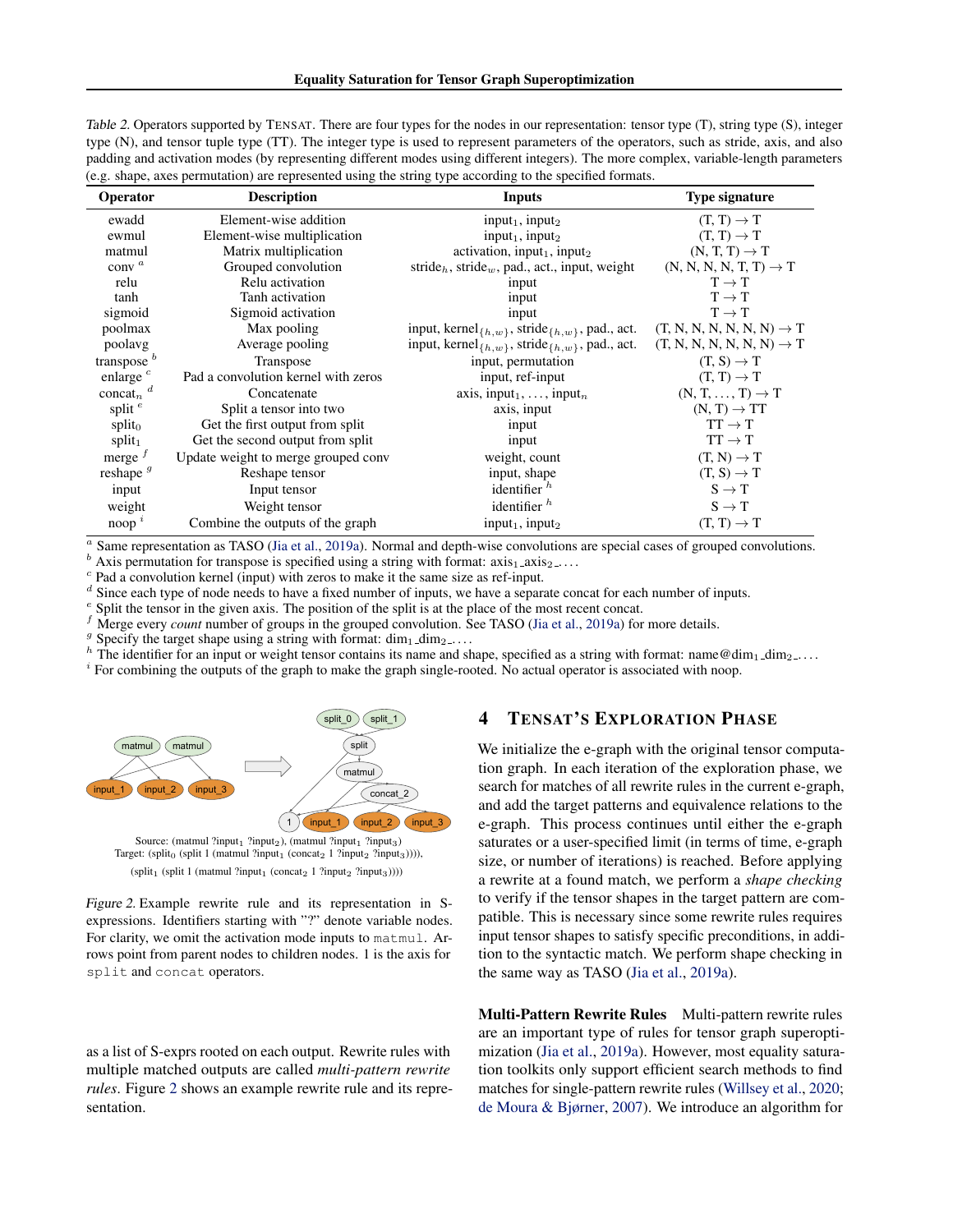<span id="page-4-0"></span>

|  | Algorithm 1 Applying multi-pattern rewrite rules |  |
|--|--------------------------------------------------|--|
|  |                                                  |  |

**Input:** starting e-graph  $G$ , set of multi-pattern rewrite rules  $\mathcal{R}_m$ . Output: updated e-graph G. 1: canonicalized S-expr  $e_c = \text{Set}(\{\})$ 2: for rule  $r \in \mathcal{R}_m$  do 3: **for**  $i = 0, \ldots, |r| - 1$  **do**  $\triangleright |r|$ : #S-exprs in source pattern 4:  $(e, \text{ rename\_map}) = \text{CANONICAL}(r \text{.source}[i])$ 5:  $e_c$ .insert( $e$ ) 6:  $r \cdot \text{map}[i] = \text{rename\_map}$ 7: end for 8: end for 9: for iter =  $0, \ldots,$  MAX\_ITER do 10:  $M = \text{SEARCH}(\mathcal{G}, e_c)$   $\Rightarrow$  all matches for all patterns 11: **for** rule  $r \in \mathcal{R}_m$  **do** 12: **for**  $i = 0, ..., |r| - 1$  **do** 13: canonical matches  $mc_i = M[r.source[i]]$ 14: matches  $m_i = DECANONICAL(mc_i, r.map[i])$ 15: end for 16: **for**  $(\sigma_0, \ldots, \sigma_{|r|-1}) \in m_0 \times \cdots \times m_{|r|-1}$  **do** 17: **if** COMPATIBLE $((\sigma_0, ..., \sigma_{|r|-1}))$  then<br>18: APPLY $(G, r, \sigma_0, ..., \sigma_{|r|-1})$ 18: APPLY( $\mathcal{G}, r, \sigma_0, \ldots, \sigma_{|r|-1}$ )<br>19: **end if** end if 20: end for 21: end for 22: end for 23: return G

applying multi-pattern rewrites, as shown in Algorithm 1. Our algorithm leverages the existing efficient search routine for single-pattern rewrites as a subroutine.

At the beginning of the exploration phase, we collect the set of unique S-exprs present in the source patterns of the rewrite rules after canonicalization. Here, if one S-expr can be transformed into another S-expr by variable renaming only, they will be mapped to the same canonicalized S-expr. In each iteration of the exploration phase, we use the single-pattern search subroutine to search for matches of the canonical S-exprs. Then for each multi-pattern rule, we take the Cartesian product of the matches found, decanonicalize the variable-to-e-class map into the original variables (using the variable renaming map stored during canonicalization), and check if the matches are compatible at the shared variables between the S-exprs (i.e., if the shared variables refer to the same e-class after the mapping). We apply the matches that are compatible.

In our experience, one feature of multi-pattern rules for tensor graph is that they can grow the e-graph extremely rapidly. Let's consider again the example rewrite rule in Figure [2.](#page-3-0) This rule can be matched with any two matmul nodes with a shared input (input<sub>1</sub>). By applying this rule once on some match, a new matmul node will be created and added to the e-graph (the one on the RHS of Figure [2\)](#page-3-0), which also has input<sub>1</sub> as its input. If the e-graph contains  $N$ matmul nodes that has some input<sub>1</sub> at the beginning, then after iteration 1,  $\mathcal{O}(N^2)$  new matmul nodes sharing input<sub>1</sub> will be created. In iteration 2, each pair in these  $\mathcal{O}(N^2)$ 

nodes will be a match, which will create  $\mathcal{O}(N^4)$  new nodes. Such double exponential growth can quickly explode the e-graph.

Based on this feature, we set a separate limit  $k_{\text{multi}}$  on the number of iterations to apply the multi-pattern rules. After  $k_{\text{multi}}$  iterations, we only apply the single-pattern rules until saturation or some user-specified limit.

## 5 TENSAT'S EXTRACTION PHASE

During extraction, the goal is to pick one e-node from each e-class in the e-graph to obtain an optimized graph. The optimized graph should minimize the total cost with respect to a given cost model. In tensor graph superoptimization, the cost model reflects the inference time taken by the graph.

Cost model We use the same cost model as TASO [\(Jia](#page-10-0) [et al.,](#page-10-0) [2019a\)](#page-10-0). Each operator has a separate and independent cost, which is the measured runtime of that operator (with the specific input sizes and parameters) on hardware. The total cost of a graph is the sum of costs of each of its nodes. This cost model is suitable for GPUs, since GPUs typically run one operator at a time when executing a graph  $2$ . Note that an operator can be a fused operator, consisting of multiple primitive operators, such as a fused convolution and ReLU.

#### 5.1 Extraction Algorithms

Greedy extraction We first experiment with a greedy extraction strategy that has been shown to be effective for certain domains [\(Panchekha et al.,](#page-10-0) [2015;](#page-10-0) [Wang et al.,](#page-11-0) [2020;](#page-11-0) [Willsey et al.,](#page-11-0) [2020\)](#page-11-0). For each e-class, the greedy strategy computes the total cost of the subtrees rooted on each of the e-nodes, and picks the e-node with the smallest subtree cost.

Greedy extraction is not guaranteed to extract the graph with the minimum cost, even under our independent cost model. For example, if two children of an e-node share a subgraph, greedy extraction would ignore the sharing and overestimate the cost.

ILP extraction The second approach we experiment with is formulating the extraction problem as an Integer Linear Program (ILP).

Let  $i = 0, ..., N - 1$  be the set of e-nodes in the e-graph. Let  $m = 0, \ldots, M - 1$  be the set of e-classes in the e-graph. Let  $e_m$  denote the set of e-nodes within e-class m:  $\{i|i \in e_m\}$ .

 $2$ There could be more complex hardware that may execute multiple kernels in parallel, which means an accurate cost model might involve many non-local dependencies. For such cases, one may need a different extraction approach, for example using a learned approach to perform extractions. We leave this for future work.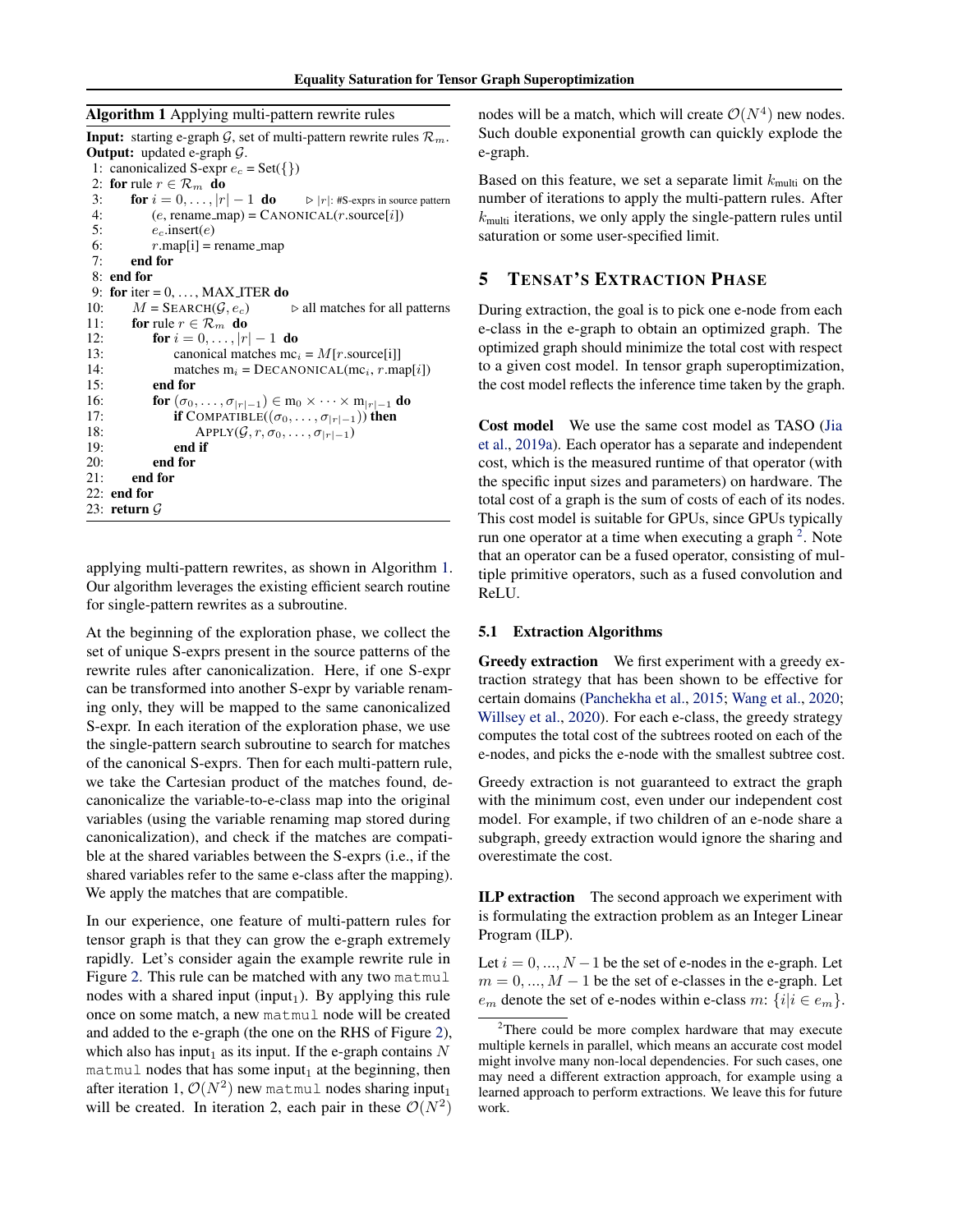<span id="page-5-0"></span>Let  $h_i$  denote the set of children e-classes for e-node  $i$ . Let  $g(i)$  denote the e-class of e-node i, i.e.  $i \in e_{g(i)}$ . Let  $m = 0$ be the root e-class. Each e-node is associated with a cost  $c_i$ .

We then formulate our problem as follows:

Minimize: 
$$
f(x) = \sum_i c_i x_i
$$

Subject to:

$$
x_i \in \{0, 1\},\tag{1}
$$

$$
\sum_{i \in e_0} x_i = 1,\tag{2}
$$

$$
\forall i, \forall m \in h_i, x_i \le \sum_{j \in e_m} x_j,\tag{3}
$$

$$
\forall i, \forall m \in h_i, t_{g(i)} - t_m - \epsilon + A(1 - x_i) \ge 0,\tag{4}
$$

$$
\forall m, 0 \le t_m \le 1,\tag{5}
$$

Here we introduce a binary integer variable  $x_i$  for each e-node *i*; node *i* is selected if  $x_i = 1$ , and not selected otherwise. Constraint (2) ensures that one node is picked in the root e-class. Constraint (3) ensures that if a node is picked, then at least one node in each of its children eclasses needs to be picked. We rely on the fact that at the optimal solution, each e-class can have at most one picked node (otherwise we can remove more picked nodes in this e-class to reduce the objective while still satisfying all the constraints). Constraints (1)–(3) and the objective encode the main extraction logic.

A more subtle requirement on the extraction phase is that the extracted graph cannot contain cycles. While the e-graph can (and likely will) contain cycles, the extracted graph is meant to map directly to an executable tensor DAG. The extraction procedure must therefore take care to respect the acyclic invariant of DAGs.

Figure 3 shows an example to illustrate how valid rewrites can produce cycles in the e-graph. To ensure the extracted graph does not contain cycles, we introduce a real variable  $t<sub>m</sub>$  for each e-class m in the ILP. Constraint (4) ensures that the order defined by  $t_m$ 's is a valid topological order for the extracted graph. Here  $\epsilon < 1/M$  is a small constant for effectively encoding strict inequalities in ILP. A is a large enough constant such that  $A > 1 + \epsilon$ . Constraint (5) is to limit the range for the topological order variables  $t_m$ 's.

We also experiment with using integer variables for  $t_m$ 's. In this case,  $t_m$ 's are constrained to take integer values between 0 to  $M - 1$ . Constraint (4) changes accordingly to:  $\forall i, \forall m \in h_i, t_{g(i)} - t_m + A(1 - x_i) \geq 1$ , where  $A \geq M$ .

Unlike greedy extraction, the optimal solution to the ILP is guaranteed to give a valid graph (no cycles) with the lowest cost.



Figure 3. Example on how a valid rewrite can introduce cycles into the e-graph. RHS is the resulting e-graph after applying the rewrite rule from Figure [2](#page-3-0) to the LHS. Dotted lines circles the e-classes. We omit the e-classes with a single node for clarity. If the node  $split<sub>1</sub>$  is picked in the right e-class, then the resulting graph will have a cycle (indicated by the red edges).

#### 5.2 Cycle Filtering

Similar to previous work that uses ILP extraction [\(Tate et al.,](#page-11-0) [2009;](#page-11-0) [Wang et al.,](#page-11-0) [2020\)](#page-11-0), we find that as the size of the egraph grows bigger, the ILP solver takes a long time and becomes the main bottleneck. This is mainly due to the cycle constraint (4): ILP solver struggles to find a feasible solution with these constraints. Therefore, we explore an alternative approach by filtering cycles during the exploration phase to make sure that the e-graph does not contain any cycles at the end of the exploration phase. This way, we can get rid of the cycle constraints in the ILP.

Vanilla cycle filtering The first method is to check if applying a substitution introduces cycles to the e-graph, and discard such a substitution. This check is run every time before applying a substitution. Each check requires a pass over the entire e-graph. For one iteration during the exploration phase, this vanilla cycle filtering has complexity  $\mathcal{O}(n_mN)$ , where N is the current size of the e-graph and  $n_m$  is the total number of matches of the rewrite rules on the e-graph.

**Efficient cycle filtering** As the number of matches  $n_m$  is typically large and scales with  $N$ , vanilla cycle filtering can be slow. We therefore design a novel and more efficient cycle filtering algorithm, consisting of a *pre-filtering* step and a *post-processing* step. Algorithm [2](#page-6-0) shows the pseudocode for the exploration phase with efficient cycle filtering.

At the start of each iteration, we do one pass over the e-graph to record the set of descendent e-classes for each e-node (stored in a descendants map). During the iteration, for each match of the rewrite rules, we use the pre-stored descendants map to check if applying a rule introduces cycles to the egraph; if so, we skip this match. Line 3–9 implements the pre-filtering step. Notice that this check is sound but not complete: a match that passes this check can still introduce cycles to the e-graph. This is because new descendants relations introduced by the previous rewrite in this iteration are not included in the pre-stored descendants map.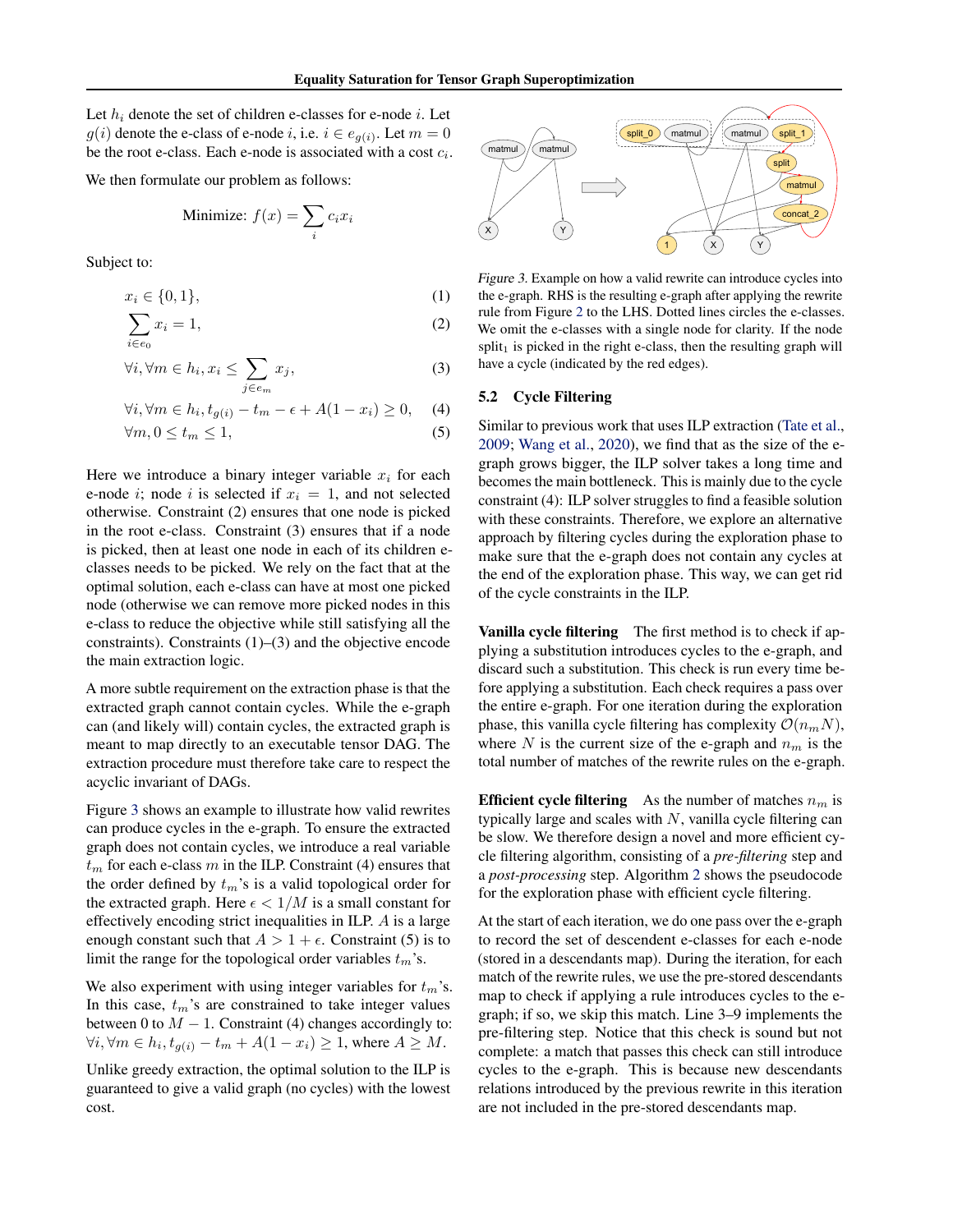<span id="page-6-0"></span>

| Algorithm 2 Exploration phase with efficient cycle filtering |  |  |  |  |
|--------------------------------------------------------------|--|--|--|--|
|                                                              |  |  |  |  |

| <b>Input:</b> starting e-graph $\mathcal{G}$ , set of rewrite rules $\mathcal{R}$ . |
|-------------------------------------------------------------------------------------|
| <b>Output:</b> updated e-graph $\mathcal{G}$ , filter list l                        |
| 1: $l = \{\}\$                                                                      |
| 2: for iter = $0, \ldots, MAX\_ITER$ do                                             |
| descendants map $d = \text{GETDESCENDANTS}(\mathcal{G}, l)$<br>3:                   |
| matches = $SEARCH(G, R, l)$<br>4:                                                   |
| 5:<br>for match $\in$ matches do                                                    |
| 6:<br><b>if not</b> WILLCREATECYCLE(match, $d$ ) then                               |
| 7:<br>APPLY(G, match)                                                               |
| 8:<br>end if                                                                        |
| end for<br>9:                                                                       |
| 10:<br>while true do                                                                |
| $cycles = DFSGETCYCLES(G, l)$<br>11:                                                |
| 12:<br><b>if</b> len(cycles) == 0 <b>then</b>                                       |
| break<br>13:                                                                        |
| 14:<br>end if                                                                       |
| 15:<br>for cycle $\in$ cycles do                                                    |
| 16:<br>RESOLVECYCLE $(\mathcal{G}, l, \text{cycle})$                                |
| end for<br>17:                                                                      |
| 18:<br>end while                                                                    |
| $19:$ end for                                                                       |
| 20: return $\mathcal{G}, l$                                                         |

To resolve the cycles we missed in the pre-filtering step, we add a post-processing step at the end of each iteration (line 10-18). We make a pass over the e-graph in DFS order and collect a set of cycles in the e-graph. For each cycle, we choose the last node that is added to the e-graph, and add that node to a filter list. The nodes in the filter list are considered as removed from the e-graph. We make sure those nodes are not picked during extraction by explicitly adding constraints  $\forall i \in \mathcal{l}, x_i = 0$  to the ILP.

By constructing a descendants map once before each iteration, each of the checking in the pre-filtering step takes constant time. The worst case complexity of the post-processing step is  $\mathcal{O}(n_cN)$ , where  $n_c$  is the number of cycles in the e-graph. Since  $n_c$  is typically much smaller than  $n_m$ , this algorithm is much faster than the vanilla cycle filtering. In practice, each DFS pass over the e-graph can find many cycles, making  $\mathcal{O}(n_cN)$  a very conservative upper bound.

### 6 EVALUATION

We implement TENSAT in [Rust](#page-11-0) using egg [\(Willsey et al.,](#page-11-0) [2020\)](#page-11-0), an open source equality saturation library. For the extraction phase, we use SCIP [\(Gamrath et al.,](#page-10-0) [2020\)](#page-10-0) as the ILP solver, wrapped by Google OR-tools [\(Perron &](#page-10-0) [Furnon\)](#page-10-0).

We utilize egg's *e-class analysis* feature for the shape checking discussed in Section [4.](#page-3-0) An e-class analysis associates data with each e-class to support rewrites that are not purely syntactic. We store all the relevant information of the tensors (shape, layout, split locations) in the analysis data and use these information for shape checking.

#### 6.1 Experimental Setup

We compare TENSAT with TASO [\(Jia et al.,](#page-10-0) [2019a\)](#page-10-0) to evaluate our equality saturation based search. We use the same set of rewrite rules as TASO for our experiments<sup>3</sup>. We evaluate on the inference graphs of 7 models: BERT [\(Devlin et al.,](#page-10-0) [2019\)](#page-10-0), ResNeXt-50 [\(Xie et al.,](#page-11-0) [2017\)](#page-11-0), NasNet-A [\(Zoph](#page-11-0) [et al.,](#page-11-0) [2018\)](#page-11-0), NasRNN [\(Zoph & Le,](#page-11-0) [2017\)](#page-11-0), Inceptionv3 [\(Szegedy et al.,](#page-11-0) [2016\)](#page-11-0), VGG-19 [\(Liu & Deng,](#page-10-0) [2015\)](#page-10-0), and SqueezeNet [\(Iandola et al.,](#page-10-0) [2017\)](#page-10-0). This benchmark set covers a wide range of commonly used state-of-the-art models, including both models for computer vision tasks and models for NLP tasks, both human-designed models and automatically-discovered models by neural architecture search. We perform all experiments on a Google Cloud instance with one NVIDIA Tesla T4 GPU, a 16-core CPU, and 60 GB of memory. We also experiment with ResNet-50 [\(He et al.,](#page-10-0) [2016\)](#page-10-0), but find that on T4 GPU, the rewrite rules from TASO cannot provide any speedup to the graph.

For TENSAT, our full approach uses the efficient cycle filtering algorithm (Section [5.2\)](#page-5-0) during the exploration phase and the ILP method without the cycle constraints (Section [5.1\)](#page-4-0) for extraction. We set a limit on the number of nodes in the e-graph  $N_{\text{max}} = 50000$  and the number of iterations for exploration  $k_{\text{max}} = 15$ . We terminate the exploration phase when any of the limit is reached, or the e-graph is saturated. We set a separate limit  $k_{\text{multi}}$  on the number of iterations to apply the multi-pattern rules. We use a default of  $k_{\text{multi}} = 1$ for the main results in Section 6.2 and [6.3,](#page-7-0) and study the effect of varying  $k_{\text{multi}}$  in Section [6.4.](#page-7-0) We set a timeout of 1 hour for the ILP solver.

For TASO's backtracking search, we use their default settings from their artifact evaluation code on the number of iterations<sup>4</sup>  $n = 100$  and the hyperparameter  $\alpha = 1.0$  for each benchmark. We also test  $\alpha = 1.05$  as mentioned in their paper, and find that the difference is tiny (difference in speedup percentage is less than 0.1% on average over the benchmarks). Increasing to  $n = 1000$  leads to less than 1% speedup gain with the cost of over 11x longer in optimization time on average.

#### 6.2 Program Speedup

We compare the speedup percentage of the optimized graph with respect to the original graph between TENSAT and TASO. We use TASO's cuDNN backend to measure the runtime of the full computation graphs. Figure [4](#page-7-0) shows the results. We can see that TENSAT discovers better optimized

<sup>&</sup>lt;sup>3</sup>TENSAT supports flexible choices of rewrite rules. All rewrite rules from TASO are supported by TENSAT. egg (the equality saturation library we use) also supports conditional rewrite rules (applying a rule only when a condition is met).

 $4$ The number of iterations of the outer loop, see Algorithm 2 in [\(Jia et al.,](#page-10-0) [2019a\)](#page-10-0) for more details.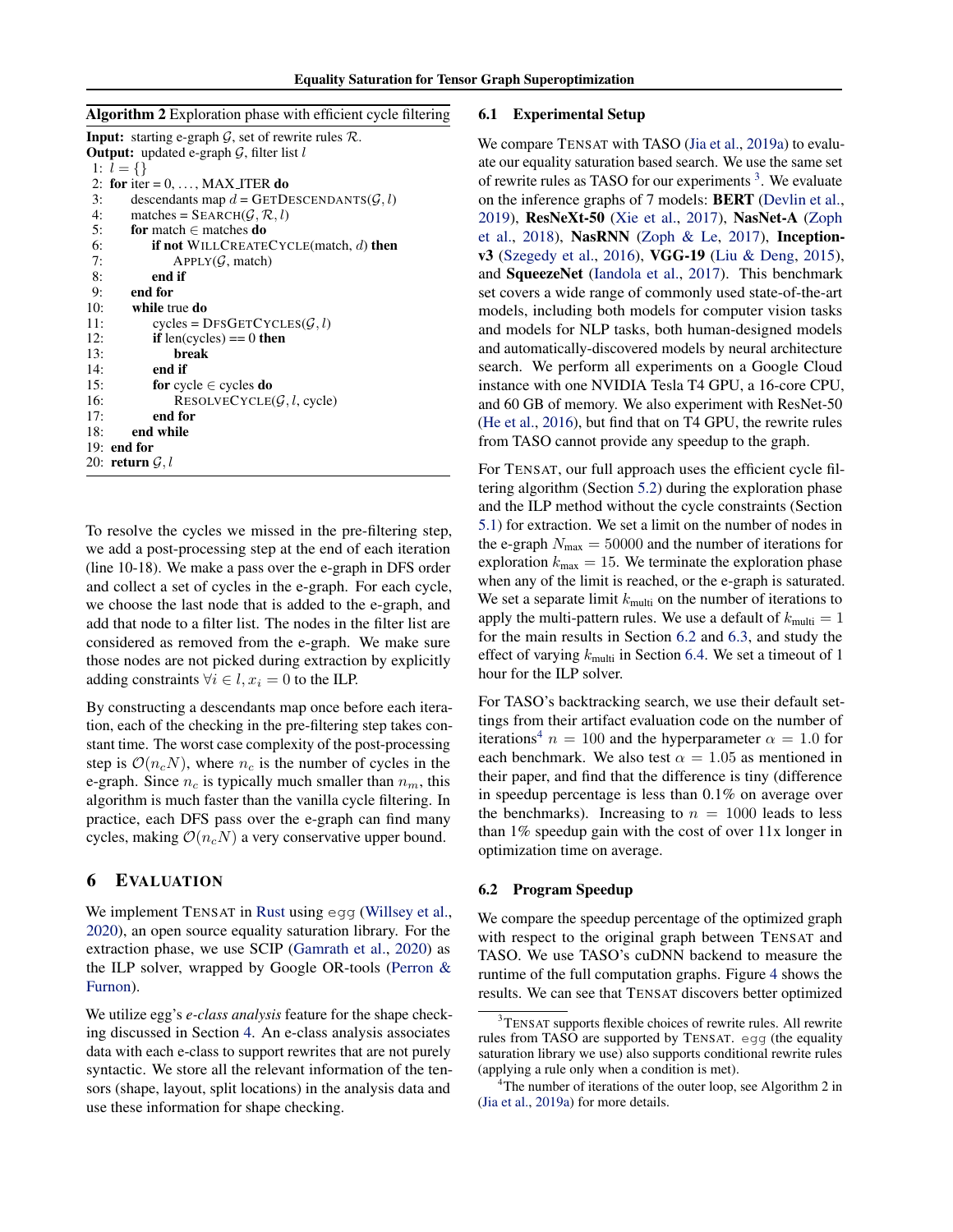Equality Saturation for Tensor Graph Superoptimization

<span id="page-7-0"></span>



Figure 4. Speedup percentage of the optimized graph with respect to the original graph: TASO v.s. TENSAT. Each setting (optimizer  $\times$  benchmark) is run for five times, and we plot the mean and standard error for the measurements.

Figure 5. Optimization time (log scale): TASO v.s. TENSAT. "TASO total" is the total time of TASO search. "TASO best" indicates when TASO found its best result; achieving this time would require an oracle telling it when to stop.



Figure 6. Speedup over optimization time for TASO and TENSAT, on Inception-v3. We use a timeout of 60 seconds.

graphs compared with TASO's backtracking search in most benchmarks, with the largest speedup improvements on NasRNN and SqueezeNet. This improvement comes from the fact that equality saturation covers a much larger space of equivalent graphs than sequential backtracking search. By using e-graph as a compact representation of an exponential number of equivalent graphs, TENSAT is able to cover orders of magnitude more equivalent graphs than TASO.

Note that for Inception-v3, TENSAT with  $k_{\text{multi}} = 1$  gives a smaller speedup than TASO, but increasing  $k_{\text{multi}}$  to 2 achieves a better speedup than TASO while still being  $13.4\times$ faster than TASO's search (see Figure 5). In general, an optimizer can achieve a better speedup given longer optimization time. Therefore, to compare the performance between TASO and TENSAT on Inception-v3 more clearly, we plot the tradeoff curves of how speedup varies with optimization time in Figure 6. We can see that TENSAT achieves a better tradeoff curve.

We inspect the optimized graphs from TENSAT and recorded some rewrite patterns that is used in them. We present several examples of useful patterns in the Appendix.

#### 6.3 Optimization Time

Another important metric is the time taken by the optimizer itself. For TENSAT, this is the sum of time of the exploration phase and the extraction phase. For TASO, we record two times: the first is the total time of the backtracking search with the default number of iterations  $(T<sub>total</sub>)$ ; the second is the time taken to first reach the best graph found during its search ( $T_{\text{best}}$ ).  $T_{\text{best}}$  is the best possible time for TASO's sequential search. In practice, it is difficult (if not impossible) to achieve  $T_{\text{best}}$  since the sequential search algorithm would

| Time (s)      | <b>Exploration</b> | <b>Extraction</b> |
|---------------|--------------------|-------------------|
| <b>NasRNN</b> | 0.10               | 0.37              |
| <b>BERT</b>   | 0.83               | 0.60              |
| ResNeXt-50    | 0.68               | 0.05              |
| NasNet-A      | 8.81               | 1.79              |
| SqueezeNet    | 0.16               | 0.12              |
| $VGG-19$      | 0.42               | 0.02              |
| Inception-v3  | 4.38               | 0.75              |

Table 3. Optimization time breakdown for TENSAT.

have no way to know that it can stop at that point.

Figure 5 shows the time taken by the optimizers across benchmarks. We can see that TENSAT runs 9.5x to 379x faster than TASO's  $T_{total}$ , and 1.8x to 260x times faster than  $T_{\text{best}}$ . This shows that TENSAT can not only cover a much larger search space, but also achieve this in drastically less time. Furthermore, TENSAT's optimization time is small enough that we believe our approach can be integrated into a default compilation flow instead of running the search as an additional offline autotuning process. Table 3 shows the optimization time breakdown for TENSAT.

#### 6.4 Varying Iterations of Multi-Pattern Rewrites

As we discuss in Section [4,](#page-3-0) multi-pattern rewrite rules can grow the e-graph in a extremely rapid manner. Here we study the effect of varying the number of iterations for multipattern rewrites  $k_{\text{multi}}$ . Figure [7](#page-8-0) shows the results. We can see the explosion of the number of nodes in the e-graph as  $k<sub>multi</sub>$  increases (due to the double exponential growth). For NasRNN, Inception-v3, BERT, NasNet-A, and ResNeXt-50, by increasing  $k_{\text{multi}}$ , TENSAT discovers better graphs with larger speedups. But for SqueezeNet, speedup decreases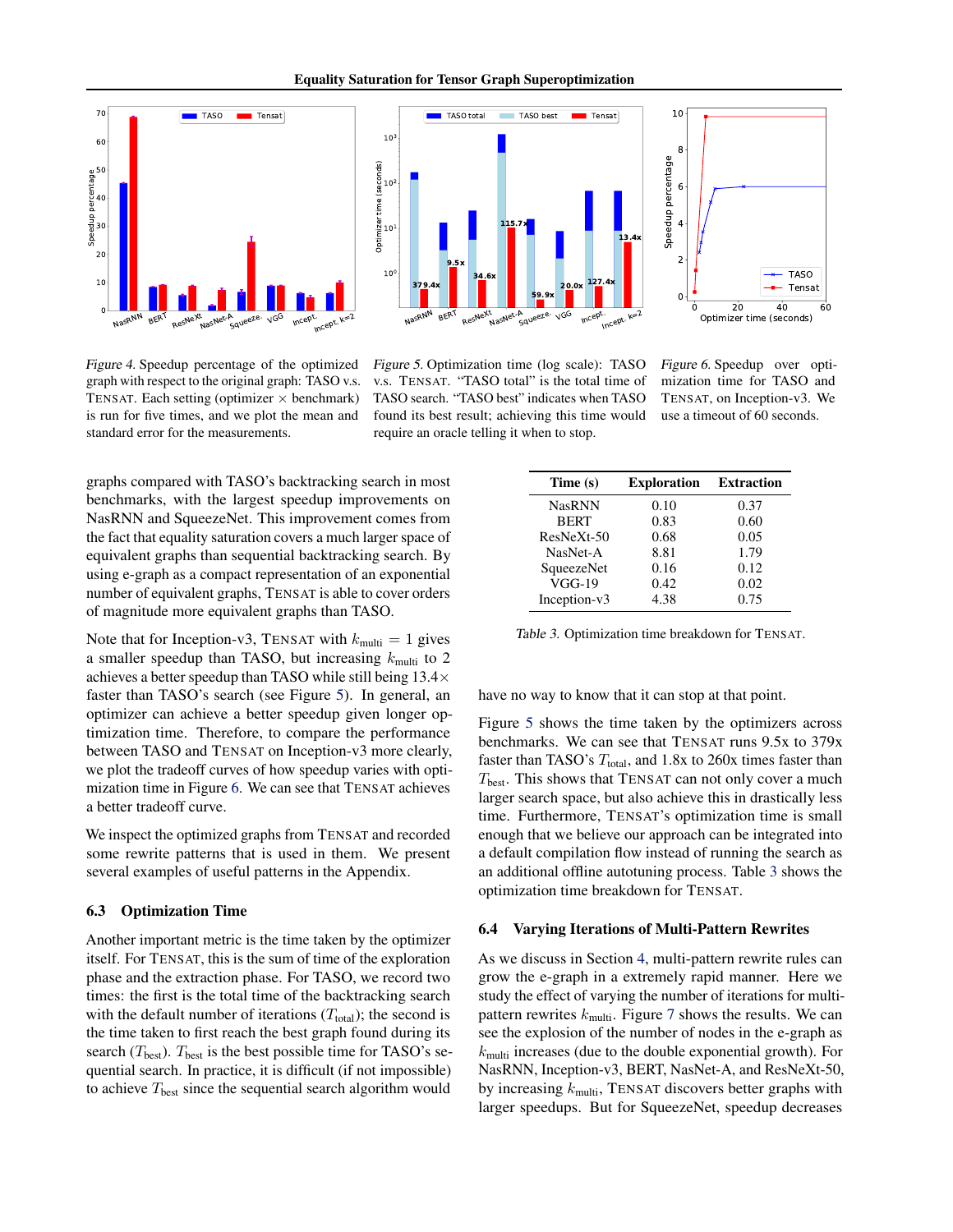<span id="page-8-0"></span>

Figure 7. Effect of varying the number of iterations of multi-pattern rewrites  $k_{\text{multi}}$ . For BERT, NasNet-A, NasRNN, Inception-v3, the ILP solver times out at one hour for  $k_{\text{multi}} = 3$ . Left: speedup of the optimized graphs (the y-axis is split for clarity). Middle: time taken by TENSAT. Right: final e-graph size (number of e-nodes). The middle and right figures are in log scale.

with  $k_{\text{multi}}$ . This is due to the discrepancy between the cost model and the real graph runtime. As  $k_{\text{multi}}$  increases for SqueezeNet, the cost model suggests that certain new rewrites can reduce the cost, while they in fact increase full graph runtime. Despite this special case where the discrepancy has an effect, TENSAT on SqueezeNet with  $k_{\text{multi}} = 3$  still achieves a better speedup than TASO. By increasing  $k_{\text{multi}}$ , TENSAT can explore a larger search space and find better optimized graphs for most benchmarks, at the cost of longer time taken by the optimizer.

For larger and more complex networks, the current technique can only explore up to a certain number of iterations of multi-pattern rewrites, beyond which the e-graph becomes too big for the extraction phase. A potential approach to further improve the scalability of TENSAT is to selectively apply rules during exploration that are more likely to provide speedup. One potential direction for future work is to explore using ML techniques to learn the decisions on when and where to apply certain rules.

#### 6.5 Ablation Study

In this section, we study the effect of the important design choices in our approach.

Greedy v.s. ILP extraction Table 4 shows the comparison between greedy extraction and ILP extraction. Although greedy extraction works fine on some benchmarks (e.g. NasRNN), it fails to extract an optimized graph on others (e.g. BERT and NasNet-A). This is due to the nature of greedy extraction: it makes the choices on which node to pick separately and greedily, without considering the interdependencies between the choices. Consider the rewrite in Figure [2](#page-3-0) (merging two matmuls by concat and split) as an illustrative example. After applying this rewrite to the e-graph, there will be two e-classes that have multiple e-nodes: one e-class per each output. This rewrite can reduce the cost only if both e-classes choose the split node, since the RHS subgraph can be reused by the two outputs. However, greedy extraction will never pick the split nodes,

| <b>Graph Runtime (ms)</b> | Original | Greedy | ПР   |
|---------------------------|----------|--------|------|
| <b>BERT</b>               | 1.88     | 1.88   | 1.73 |
| <b>NasRNN</b>             | 1.85     | 1.15   | 1.10 |
| NasNet-A                  | 17.8     | 22.5   | 16.6 |

Table 4. Comparison between greedy extraction and ILP extraction, on BERT, NasRNN, and NasNet-A. This table shows the runtime of the original graphs and the optimized graphs by greedy extraction and ILP extraction. The exploration phase is run with  $k_{\text{multi}} = 1.$ 

since it does not know the RHS subgraph is shared between the two split nodes.

ILP with or without cycle constraints Here we study the effect of whether or not to include the cycle constraints in ILP. Table [5](#page-9-0) presents the effect on extraction time as  $k<sub>multi</sub>$  (thus e-graph size) varies. With the cycle constraints, ILP solver time quickly increases with the e-graph size, and reaches timeout when  $k_{\text{multi}} = 2$ . In our experiments, the ILP solver has not yet found a feasible solution at timeout. Removing the cycle constraints leads to approximately 10x–1000x speedup on ILP solving time on larger e-graphs. These results show that the main difficulty for the ILP solver is to satisfy the cycle constraints. Thus, removing the cycle constraints makes it possible for our approach to scale to larger e-graphs.

Efficient cycle filtering To remove the cycle constraints from ILP, we need to perform cycle filtering during the exploration phase. Here we compare the two cycle filtering techniques introduced in Section [5.2.](#page-5-0) Table [6](#page-9-0) shows the effect on the exploration phase time, as  $k_{\text{multi}}$  varies. We can see that the efficient cycle filtering algorithm achieves up to 2000x speedup compared with the vanilla algorithm, making it possible to explore a larger e-graph.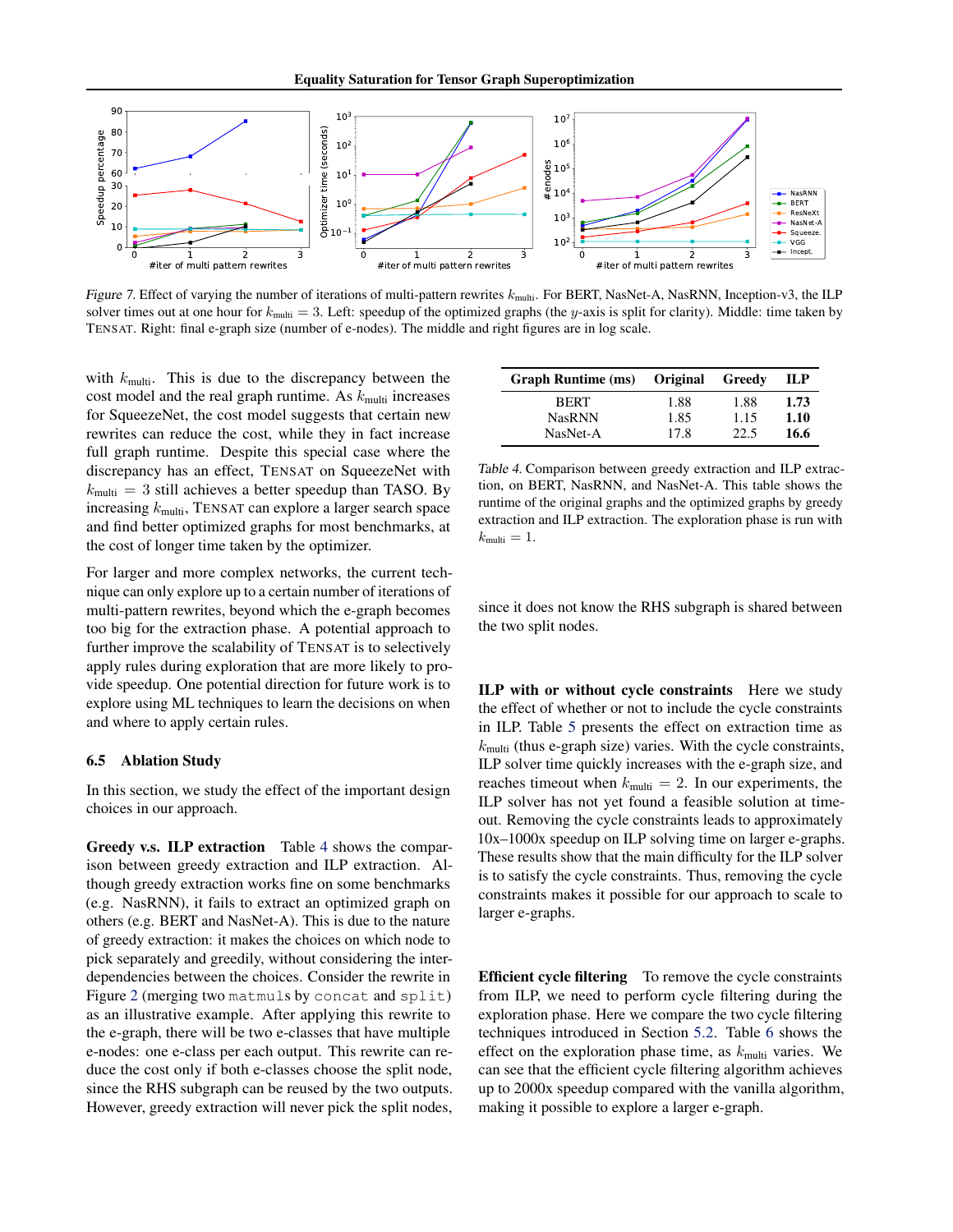<span id="page-9-0"></span>

| <b>Extraction</b> |                 | With cycle |       | Without |
|-------------------|-----------------|------------|-------|---------|
| time(s)           | $k_{\rm multi}$ | real       | int   | cycle   |
|                   |                 | 0.96       | 0.98  | 0.16    |
| <b>BERT</b>       | 2               | >3600      | >3600 | 510.3   |
| <b>NasRNN</b>     |                 | 1116       | 1137  | 0.32    |
|                   | 2               | >3600      | >3600 | 356.7   |
|                   |                 | 424        | 438   | 1.81    |
| NasNet-A          | 2               | >3600      | >3600 | 75.1    |

Table 5. Effect of whether or not to include cycle constraints in ILP on extraction time (in seconds), on BERT, NasRNN, and NasNet-A. For the cycle constraints, we compare both using real variables and using integer variables for the topological order variables  $t_m$ .

| <b>Exploration time (s)</b> | $k_{\rm multi}$ | Vanilla       | <b>Efficient</b> |
|-----------------------------|-----------------|---------------|------------------|
| <b>BERT</b>                 | 2               | 0.18<br>32.9  | 0.17<br>0.89     |
| <b>NasRNN</b>               | 2               | 1.30<br>2932  | 0.08<br>1.47     |
| NasNet-A                    | 2               | 3.76<br>>3600 | 1.27<br>8.62     |

Table 6. Comparison between vanilla cycle filtering and efficient cycle filtering, on the exploration phase time (in seconds) for BERT, NasRNN, and NasNet-A.

## 7 RELATED WORK

Graph Rewrite Optimizations Our work improves the search mechanism for finding the most optimal tensor graph substitutions upon existing work [\(Jia et al.,](#page-10-0) [2019a;b;](#page-10-0) [Fang](#page-10-0) [et al.,](#page-10-0) [2020\)](#page-10-0). TASO [\(Jia et al.,](#page-10-0) [2019b;a\)](#page-10-0) uses a backtracking search algorithm with a hard threshold for allowing substitutions that increase runtime. Compared to TASO, a subsequent work [\(Fang et al.,](#page-10-0) [2020\)](#page-10-0) presents a more efficient sampling-based search algorithm that prunes redundant substitutions. While the sampling-based approach is faster than TASO, it does not lead to discovering more optimized programs, unlike our approach.

An optimization via graph substitutions is also critical to other domains outside deep learning. NeuRewriter [\(Chen](#page-10-0) [& Tian,](#page-10-0) [2019\)](#page-10-0) exploits reinforcement learning to iteratively select which rewrite rule to apply on which region of the graph for multiple problem domains, including algebraic expression simplification, job scheduling, and vehicle routing. This technique is complement to our approach. In particular, we can enhance our approach by applying machine learning to select more promising multi-pattern rules to apply in each iteration when we cannot apply multi-pattern rules to saturation.

Unlike our approach, these prior techniques suffer from the reliance on iteratively applying substitutions in sequences.

Superoptimization Superoptimization is a program optimization technique that searches for a correct and optimal program with respect to a cost model. Most superoptimizers optimize relatively short sequences of low-level instructions [\(Massalin,](#page-10-0) [1987;](#page-10-0) [Joshi et al.,](#page-10-0) [2002;](#page-10-0) [Bansal & Aiken,](#page-10-0) [2006;](#page-10-0) [Schkufza et al.,](#page-11-0) [2013;](#page-11-0) [2014;](#page-11-0) [Phothilimthana et al.,](#page-10-0) [2016a;b;](#page-10-0) [Sasnauskas et al.,](#page-11-0) [2017\)](#page-11-0). While most of them do not rely on rewrite rules, Denali [\(Joshi et al.,](#page-10-0) [2002\)](#page-10-0) takes the approach of using rewrite rules for scalability but sacrificing some optimality guarantee. Similar to ours, Denali [\(Joshi et al.,](#page-10-0) [2002\)](#page-10-0) employs e-graphs and extracts optimal programs using a constrain solver. Unlike our work, none of these prior research focuses on tensor graph superoptimization.

Equality Saturation Applications The core of TEN-SAT's approach is the application of equality saturation, which has been successfully applied in other domains as well. The first works [\(Tate et al.,](#page-11-0) [2009;](#page-11-0) [Stepp et al.,](#page-11-0) [2011\)](#page-11-0) focused on traditional compiler optimizations, but more recent applications include CAD simplification, numerical accuracy, and code search [\(Nandi et al.,](#page-10-0) [2020;](#page-10-0) [Panchekha](#page-10-0) [et al.,](#page-10-0) [2015;](#page-10-0) [Premtoon et al.,](#page-10-0) [2020\)](#page-10-0).

[Wang et al.](#page-11-0) [\(2020\)](#page-11-0) also use equality saturation to optimize machine learning programs. However, they optimize linear algebra kernels consisting of few simple operations like matrix multiplication and summation, whereas TENSAT optimizes at the computation graph level. We contribute the multi-pattern extension to better explore the search space of deep learning models, as well as the cycle-filtering algorithm to make ILP extraction efficient.

## 8 CONCLUSIONS

We have presented a new approach to tensor graph optimization using equality saturation. We explained necessary extensions to equality saturation to make it work for our problem domain: supporting multi-pattern rewrite rules, and introducing a new extraction algorithm with an efficient cycle filtering for scalability. We show that our approach can find optimized graphs with up to 16% speedup over state-ofthe-art, while spending on average 48x less time optimizing. Our approach is able to find graphs that are globally optimal, and is fast enough that it can be integrated into the normal compilation flow for inference graphs.

#### ACKNOWLEDGMENTS

We thank Zhihao Jia, Martin Maas, Hyeontaek Lim, and the anonymous reviewers for their insightful and helpful comments.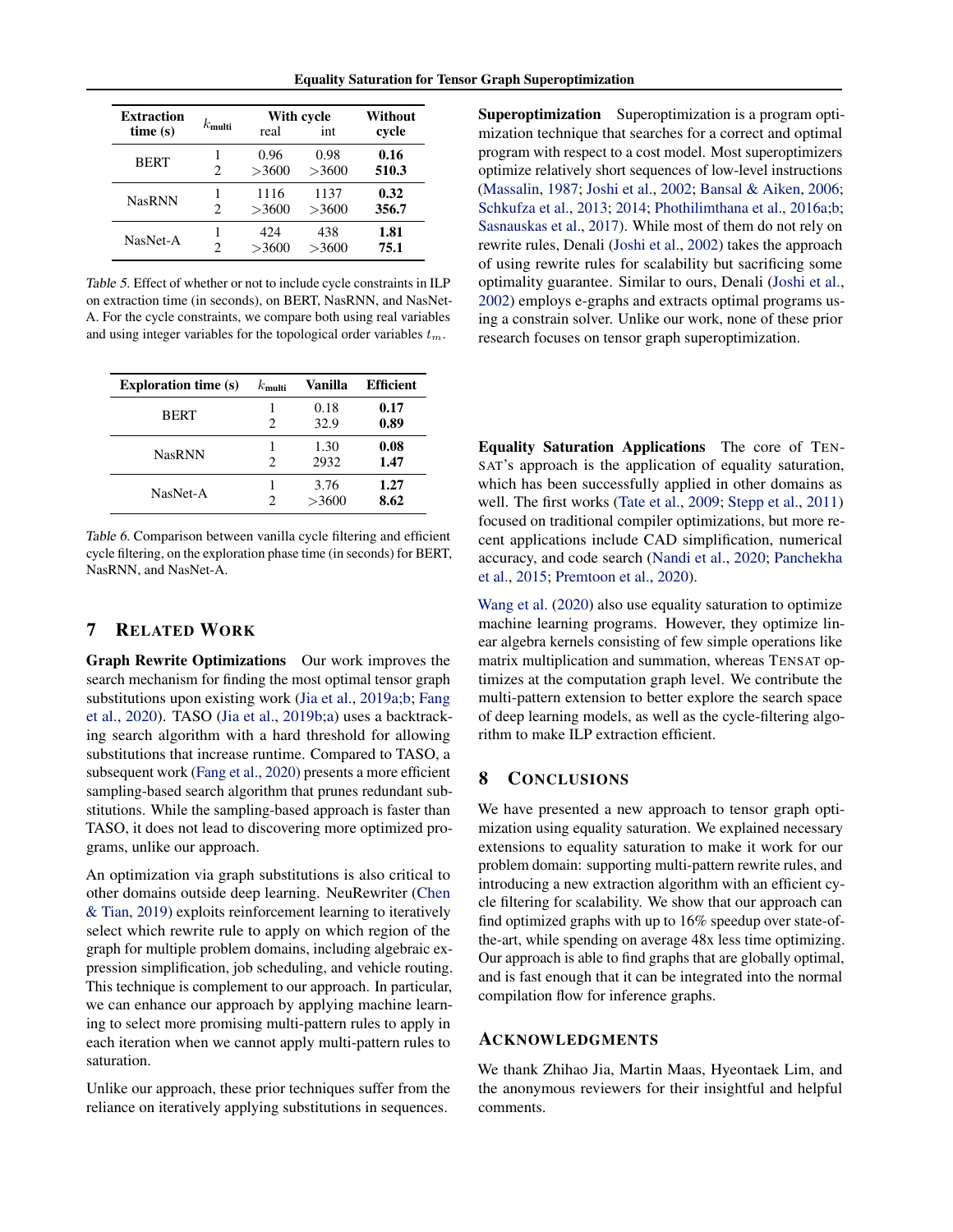## <span id="page-10-0"></span>**REFERENCES**

- Bansal, S. and Aiken, A. Automatic generation of peephole superoptimizers. In *ASPLOS*, 2006.
- Chen, X. and Tian, Y. Learning to perform local rewriting for combinatorial optimization. In *Advances in Neural Information Processing Systems 32 Annual Conference*, NeurIPS '19, pp. 6278–6289, 2019.
- de Moura, L. and Bjørner, N. Efficient e-matching for smt solvers. In *Automated Deduction – CADE-21*, pp. 183–198, Berlin, Heidelberg, 2007. Springer Berlin Heidelberg.
- Detlefs, D., Nelson, G., and Saxe, J. B. Simplify: A theorem prover for program checking. *J. ACM*, 52(3):365– 473, May 2005. URL [http://doi.acm.org/10.](http://doi.acm.org/10.1145/1066100.1066102) [1145/1066100.1066102](http://doi.acm.org/10.1145/1066100.1066102).
- Devlin, J., Chang, M.-W., Lee, K., and Toutanova, K. Bert: Pre-training of deep bidirectional transformers for language understanding. In *NAACL-HLT*, 2019.
- Fang, J., Shen, Y., Wang, Y., and Chen, L. Optimizing DNN Computation Graph Using Graph Substitutions. *Proc. VLDB Endow.*, 13(12):2734–2746, July 2020. URL [https://doi.org/10.14778/](https://doi.org/10.14778/3407790.3407857) [3407790.3407857](https://doi.org/10.14778/3407790.3407857).
- Gamrath, G., Anderson, D., Bestuzheva, K., Chen, W.-K., Eifler, L., Gasse, M., Gemander, P., Gleixner, A., Gottwald, L., Halbig, K., Hendel, G., Hojny, C., Koch, T., Le Bodic, P., Maher, S. J., Matter, F., Miltenberger, M., Mühmer, E., Müller, B., Pfetsch, M. E., Schlösser, F., Serrano, F., Shinano, Y., Tawfik, C., Vigerske, S., Wegscheider, F., Weninger, D., and Witzig, J. The SCIP Optimization Suite 7.0. Technical report, Optimization Online, March 2020. URL [http://www.optimization-online.org/](http://www.optimization-online.org/DB_HTML/2020/03/7705.html) [DB\\_HTML/2020/03/7705.html](http://www.optimization-online.org/DB_HTML/2020/03/7705.html).
- He, K., Zhang, X., Ren, S., and Sun, J. Deep residual learning for image recognition. In *2016 IEEE Conference on Computer Vision and Pattern Recognition (CVPR)*, pp. 770–778, 2016.
- Iandola, F. N., Moskewicz, M. W., Ashraf, K., Han, S., Dally, W., and Keutzer, K. Squeezenet: Alexnet-level accuracy with 50x fewer parameters and <1mb model size. *ArXiv*, abs/1602.07360, 2017.
- Jia, Z., Padon, O., Thomas, J., Warszawski, T., Zaharia, M., and Aiken, A. TASO: Optimizing Deep Learning Computation with Automatic Generation of Graph Substitutions. In *Proceedings of the 27th ACM Symposium on Operating Systems Principles*, SOSP '19, pp. 47–62, New York, NY, USA, 2019a. Association for

Computing Machinery. URL [https://doi.org/10.](https://doi.org/10.1145/3341301.3359630) [1145/3341301.3359630](https://doi.org/10.1145/3341301.3359630).

- Jia, Z., Thomas, J., Warszawski, T., Gao, M., Zaharia, M., and Aiken, A. Optimizing DNN Computation with Relaxed Graph Substitutions. In *Proceedings of the 2nd SysML Conference*, SysML '19, 2019b.
- Joshi, R., Nelson, G., and Randall, K. Denali: a goaldirected superoptimizer. In *PLDI*, 2002.
- Liu, S. and Deng, W. Very deep convolutional neural network based image classification using small training sample size. In *2015 3rd IAPR Asian Conference on Pattern Recognition (ACPR)*, pp. 730–734, 2015.
- Massalin, H. Superoptimizer: a look at the smallest program. In *ASPLOS*, 1987.
- Nandi, C., Willsey, M., Anderson, A., Wilcox, J. R., Darulova, E., Grossman, D., and Tatlock, Z. Synthesizing structured CAD models with equality saturation and inverse transformations. In *Proceedings of the 41st ACM SIGPLAN Conference on Programming Language Design and Implementation*, PLDI 2020, pp. 31–44, New York, NY, USA, 2020.
- Nelson, C. G. *Techniques for Program Verification*. PhD thesis, Stanford, CA, USA, 1980. AAI8011683.
- Panchekha, P., Sanchez-Stern, A., Wilcox, J. R., and Tatlock, Z. Automatically improving accuracy for floating point expressions. *SIGPLAN Not.*, 50(6):1–11, June 2015. URL [https://doi.org/10.1145/](https://doi.org/10.1145/2813885.2737959) [2813885.2737959](https://doi.org/10.1145/2813885.2737959).
- Perron, L. and Furnon, V. Or-tools. URL [https://](https://developers.google.com/optimization/) [developers.google.com/optimization/](https://developers.google.com/optimization/).
- Phothilimthana, P. M., Thakur, A., Bodik, R., and Dhurjati, D. Scaling up superoptimization. In *Proceedings of the Twenty-First International Conference on Architectural Support for Programming Languages and Operating Systems*, ASPLOS '16, pp. 297–310, New York, NY, USA, 2016a.
- Phothilimthana, P. M., Thakur, A., Bodik, R., and Dhurjati, D. Greenthumb: Superoptimizer construction framework. In *Proceedings of the 25th International Conference on Compiler Construction*, CC 2016, pp. 261–262, New York, NY, USA, 2016b.
- Premtoon, V., Koppel, J., and Solar-Lezama, A. Semantic code search via equational reasoning. In *Proceedings of the 41st ACM SIGPLAN Conference on Programming Language Design and Implementation*, PLDI 2020, pp. 1066–1082, New York, NY, USA, 2020.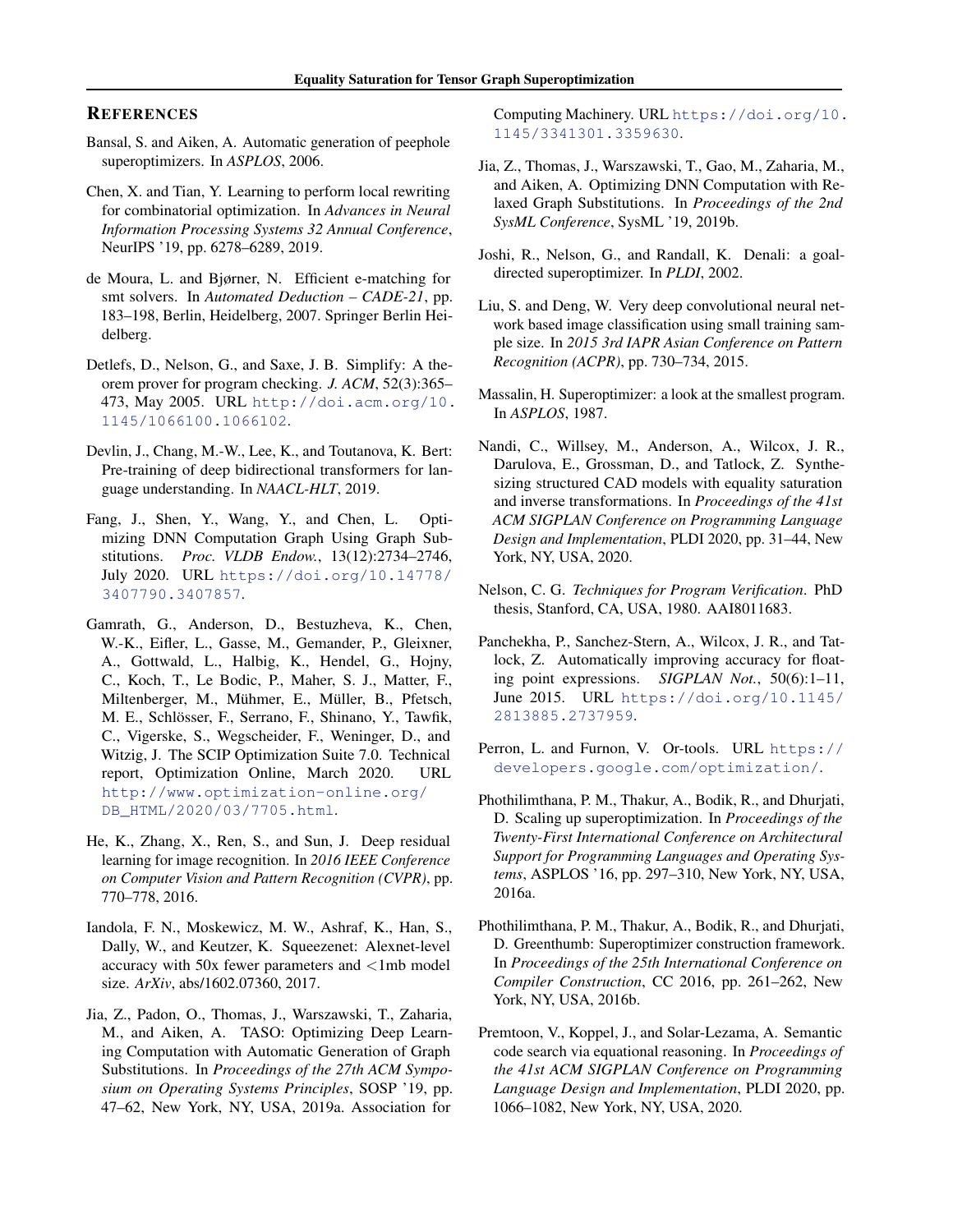- <span id="page-11-0"></span>Rust. Rust programming language. [https://](https://www.rust-lang.org/) [www.rust-lang.org/](https://www.rust-lang.org/). URL [https://www.](https://www.rust-lang.org/) [rust-lang.org/](https://www.rust-lang.org/).
- Sasnauskas, R., Chen, Y., Collingbourne, P., Ketema, J., Taneja, J., and Regehr, J. Souper: A synthesizing superoptimizer. *CoRR*, abs/1711.04422, 2017. URL <http://arxiv.org/abs/1711.04422>.
- Schkufza, E., Sharma, R., and Aiken, A. Stochastic superoptimization. In *ASPLOS*, 2013.
- Schkufza, E., Sharma, R., and Aiken, A. Stochastic optimization of floating-point programs with tunable precision. In *PLDI*, 2014.
- Stepp, M., Tate, R., and Lerner, S. Equality-based translation validator for llvm. In *Computer Aided Verification*, pp. 737–742, Berlin, Heidelberg, 2011.
- Szegedy, C., Vanhoucke, V., Ioffe, S., Shlens, J., and Wojna, Z. Rethinking the inception architecture for computer vision. *2016 IEEE Conference on Computer Vision and Pattern Recognition (CVPR)*, pp. 2818–2826, 2016.
- Tate, R., Stepp, M., Tatlock, Z., and Lerner, S. Equality saturation: A new approach to optimization. In *Proceedings of the 36th Annual ACM SIGPLAN-SIGACT Symposium on Principles of Programming Languages*, POPL '09, pp. 264–276, New York, NY, USA, 2009.
- Wang, Y. R., Hutchison, S., Leang, J., Howe, B., and Suciu, D. SPORES: Sum-product optimization via relational equality saturation for large scale linear algebra. *Proceedings of the VLDB Endowment*, 2020.
- Willsey, M., Wang, Y. R., Flatt, O., Nandi, C., Panchekha, P., and Tatlock, Z. egg: Fast and extensible e-graphs, 2020.
- Xie, S., Girshick, R., Dollár, P., Tu, Z., and He, K. Aggregated residual transformations for deep neural networks. In *2017 IEEE Conference on Computer Vision and Pattern Recognition (CVPR)*, pp. 5987–5995, 2017.
- Zoph, B. and Le, Q. V. Neural architecture search with reinforcement learning. 2017. URL [https://arxiv.](https://arxiv.org/abs/1611.01578) [org/abs/1611.01578](https://arxiv.org/abs/1611.01578).
- Zoph, B., Vasudevan, V., Shlens, J., and Le, Q. V. Learning transferable architectures for scalable image recognition. In *2018 IEEE/CVF Conference on Computer Vision and Pattern Recognition*, pp. 8697–8710, 2018.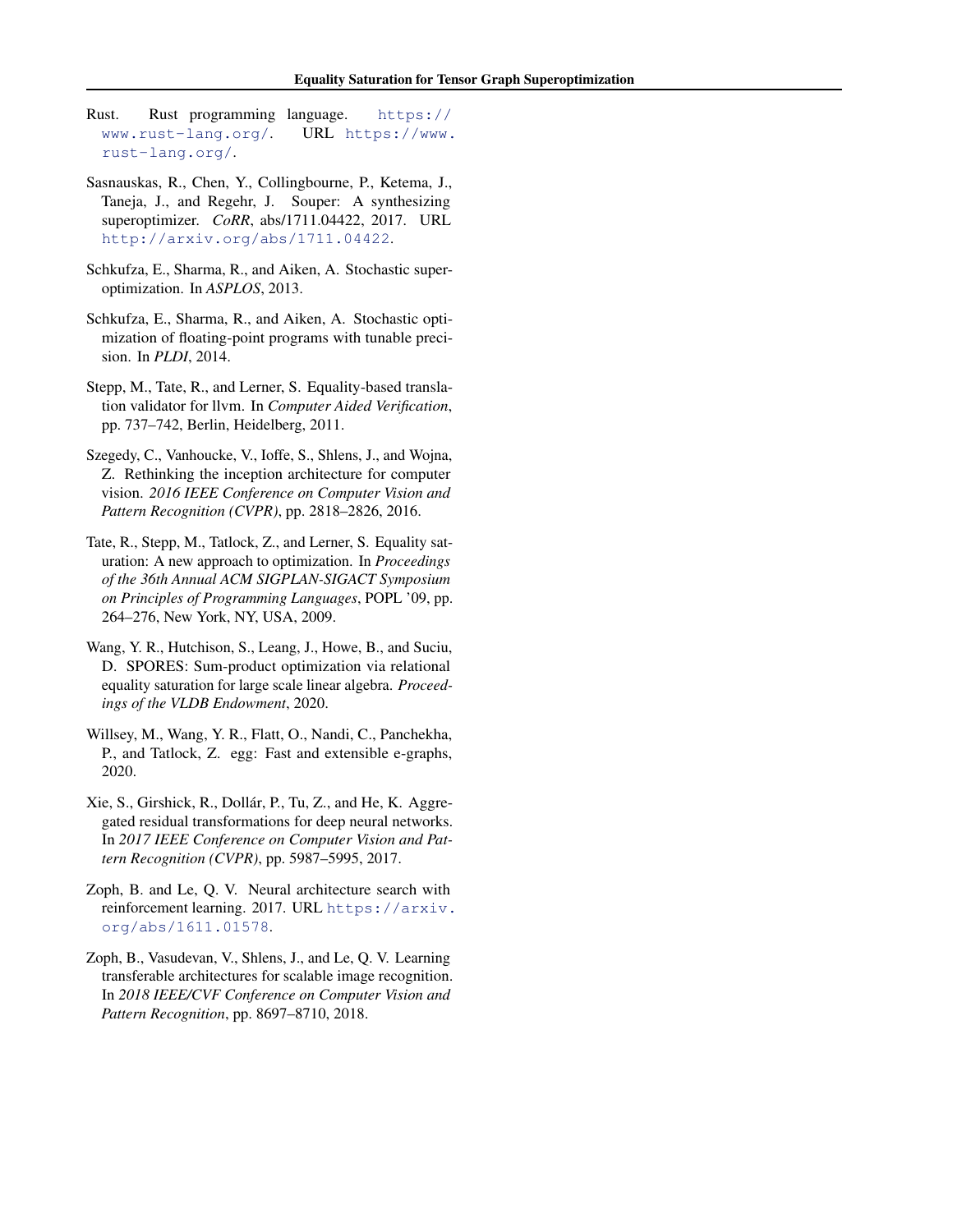# A EXAMPLE PATTERNS OF REWRITE USED BY TENSAT



Figure 8. Example pattern used in BERT. w1 and w2 are weight nodes. The optimized graphs for BERT also contain this pattern generalizing to more than 2 matmuls sharing a common input node.



Figure 9. Example pattern used in NasNet-A and Inception-v3. The optimized graphs also contain this pattern generalizing to more than 2 convs sharing a common input node.